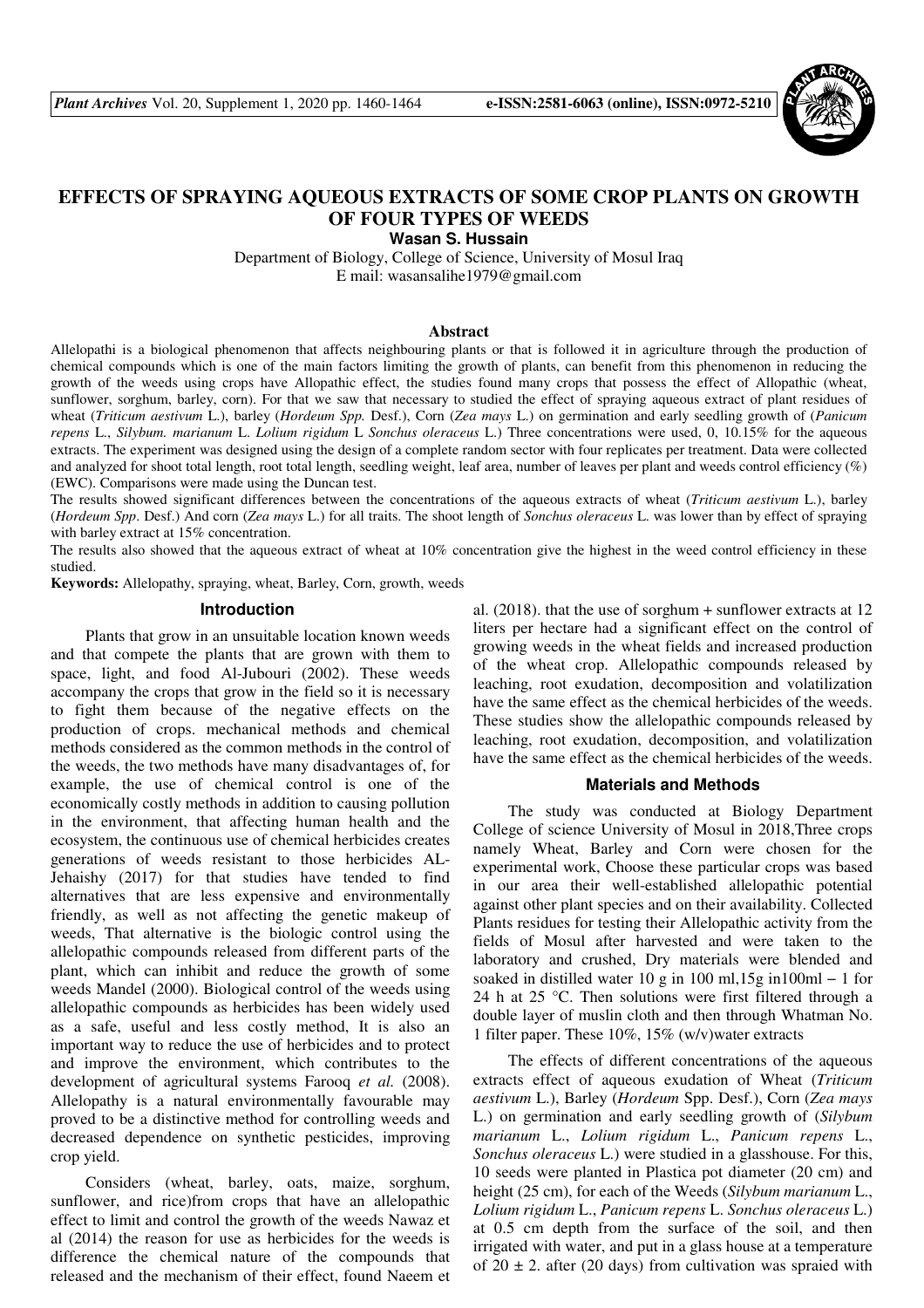aqueous extracts of (Wheat, Barley and Corn) and distilled water as the control. with three replication for each treatment, spraying process was repeated again after two months old. After 60 days of germination, the plants were cut off, the Shoot was separated from the roots. The percentage of inhibition was calculated from the comparison (for all attributes) according to the following equation:

Inhibition ratio=(con - treat /con)×100 Chung *et al*. (2001).

#### **Characteristics studied.**

1. Efficiency Weed Control(%) (EWC) according to the following equation :

EWC  $% = A-B\$ A\times100

A=dry weight for control

B=dry weight of the treatment

2. Shoot length (cm).

3. Root length (cm).

4. Leaves area  $(cm<sup>2</sup>)$ : Depending on the machine equations:

Leaf area  $(cm^2)$  = leaf length  $\times$ max width leaf $\times$  0.905. Kemp *et al*. (1966).

5. Number of leaves per plant.

6. Dry weight of the plant (g).

# **Static analysis**

The experiment was carried out according to the design of complete random sectors (R.C.B.D.) as a global experiment and conducted a statistical analysis of data according to the SAS program. The Duncan multi-range test was used at a 5% probability of differentiation between the average of transactions Antar (2010).

## **Results**

The results in table (1) show inhibition effect in the Shoot length of the four weeds (*Silybum marianum* L., *Lolium rigidum* L., *Panicum repens* L., *Sonchus oleraceus* L.) by effect of aqueous extract of Wheat (*Triticum aestivum* L.), Barley (*Hordeum* Spp. Desf.), Corn (*Zea mays* L.) in all treatments, we saw inhibition in all concentrations but was higher effect in 10%.

Highest percentage inhibition was observed in *Sonchus oleraceus* L. treated with Barley aqueous extract at aconcentration15% by (91%), so then Barley considers is one crops to inhibit weed growth by allelopathic interactions, barley effect on growth of other crops and weeds resulted from allelochemical compounds that released from the different parts for plants Jabran (2018).

Several studies have shown that plants have allelopathic qualities, among those: oat, sorghum, wheat, rye and barley (Narwal, and Tauro, 1996), Rizivi *et al.,* 1999).

Result showed *Sonchus oleraceus* L. is more sensitive for treatment compared with other weeds, While *Silybum marianum* L. was less sensitive that due to differences in genotype of weeds.

Table (2) Indicated a reduction in Root length of the four weeds *Silybum marianum* L., *Lolium rigidum L., Panicum repens L. Sonchus oleraceus* L treated with aqueous extract of Wheat(*Triticum aestivum* L.), Barley Hordeum Spp. Desf.), Corn (*Zea mays* L.). all results shows that the highest percentage inhibition in *Lolium rigidum* L. at concentration 10% of Wheat extract that is(67.5%).

 Results in this study similar to that find by Refreshing (2001). that showed wheat extract prevented weed germination, the results are shown that the concentration effect of 10% is more than 15%in most coefficients, It is apparent that *Lolium rigidum* L. was more sensitive for treatments, While *Silybum marianum* L. was less sensitive may be due that to differences in genotype.

The results in table (3) showed that different aqueous extracts of crops that used in this study caused inhibitat effect strong in leaf area in all weed the treated by aqueous extraction of Wheat, Barley, Corn, and that effect ascribe to effect of allelopathic compounds in cell division and elongation, and the effect at IAA activity AL-Jehaishy(2017), the table show increased inhibition effect with increased concentration. the highest inhibition observed in *Sonchus oleraceus* L. by effect the aqueous extract Barley that is 92.89% at concentration 15% aqueous extract of crops was displaying various degrees from inhibit effect in dry weight of *Silybum marianum L., Lolium rigidum L., Panicum repens L.and Sonchus oleraceus* L. that effect depends on a concentration. the greatest inhibition was observed at the 10%w:v concentration(Table4). that decrease may be due to the presence of allelopathic compounds, which interfered with the various growth mechanisms and inhibited the process of photosynthesis, which led to low dry weight.

When treatment with aqueous extract of Wheat at a concentration 10%w:v decreased the dry weight of *Sonchus oleraceus* L. by 91%, as well as decrease the dry weight of *Silybum marianum* L. treated with aqueous extract of Wheat at a concentration 10%w:v by 90% compared with others weed. the inhibition effect may be due to the wheat content of phenols compounds such as (Hydroquinone, P-Hydroxy benzoic acid, Quercetin, Salicylic acid) Hussein *et al* (2018).

Spraying with aqueous exudation of crops (Wheat (*Triticum aestivum* L.), Barley( *Hordeum Spp*. Desf.), Corn ( *Zea mays* L.) significantly reduced leaves numbers of weeds in more treatments. the lower in leaves numbers in all treatments that show in (Fig. 1, Fig. 2, Fig3, Fig4). The highest reduced in leaves numbers clearly in *Sonchus oleraceus* L. that treated with Wheat aqueous exudation in 15% .That effect may be because the allelopathic compounds affect the growth of some weed



**Fig. 1 :** Effect spraying aqueous extract of (Wheat, Barley and corn) in leaves numbers of *Silybum marianum* L.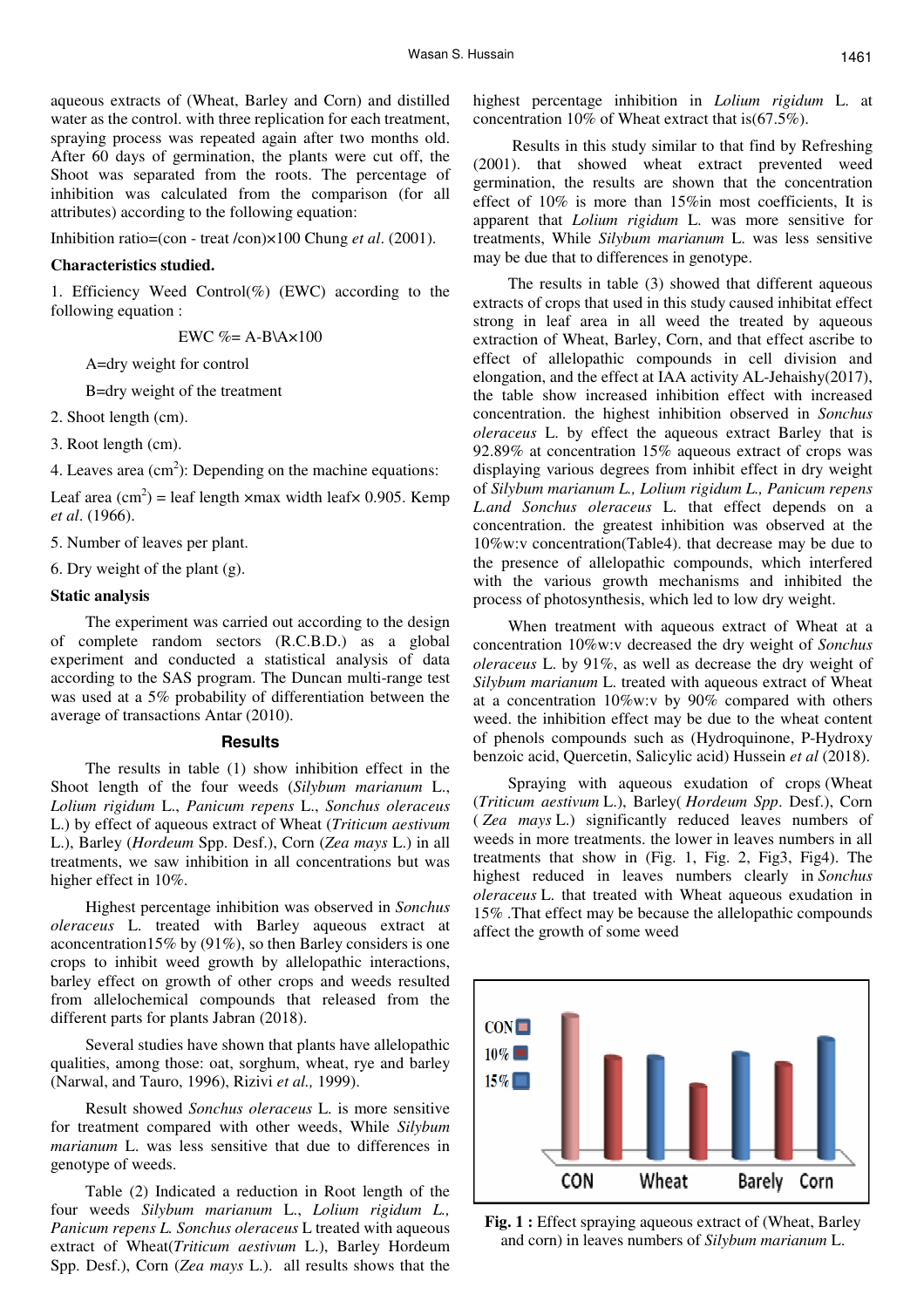



**Fig. 3 :** Effect spraying aqueous extracts of (Wheat, Barley and corn) in leaves numbers of *Panicum repens* L.



**Fig. 4 :** Effect spraying aqueous extract of (Wheat, Barley and corn) in leaves numbers of *Sonchus oleraceus* L.

The results in table (5) showed effect efficiency of sprayed by aqueous extracts of Wheat (*Triticum aestivum* L.), Barley (*Hordeum Spp.* Desf.), Corn( *Zea mays* L.) in weed control (%), saw the highest Percentage efficiency at the treatments in reducing the weeds caused by aqueous extraction of wheat at concentration 10% in *Sonchus oleraceus* L., As the results showed aqueous extraction of wheat at 10% at superior efficiency to reducing the tested weeds.

The results of the study indicated the difference in the weeds their response to the treatment (inhibitory effect) of crop residues, that difference may be due to the nature of the plant and the differences in genetic factors.

The reduction that observed in the results may be due to allelopathic compounds activity that releases from Wheat (*Triticum aestivum* L.), Barley (*Hordeum Spp. Desf*.), Corn (*Zea mays* L.), that contain many allelopathic compounds, including organic acids, aldehydes and aromatic acids Aromatics, simple unsaturated lactones, collars, olivonates, flavonoids, tannins, alkaloids or terpenoids And steroid as well as some toxic gases Putnam and Tang (1986). Which have revealed their presence in plant residues for (wheat, barley, maize) Hussein *et al.* (2018) this may justify inhibitory effect of this crops, this study results consistent of with the study Khan *et al.* (2015). That shown leaf water extracts of (Sorghum, Sunflower, Shishum, Eucalyptus, Acacia) may significantly suppressed weed growth by reducing weed density

| <b>Aqueous extracts</b>        | <b>Concentration</b> | Wheat            | <b>Barely</b>     | Corn   | <b>Effect of</b><br><b>Concentration</b> |
|--------------------------------|----------------------|------------------|-------------------|--------|------------------------------------------|
| Silybum marianum               | $0.0\,$              | 9.60a            | 9.60a             | 9.60a  | 9.60a                                    |
|                                | $10\%$               | 8.7c             | 9.1 <sub>b</sub>  | 8.22c  | 8.67b                                    |
|                                | %15                  | 7.15e            | 7.65d             | 4.7f   | 6.5c                                     |
| <b>Aqueous extracts effect</b> |                      | 8.48b            | 8.78a             | 7.50c  |                                          |
| Lolium rigidum                 | 0.0                  | 30.25a           | 30.25a            | 30.25a | 30.25a                                   |
|                                | 10%                  | 10.72e           | 14.1c             | 12.9d  | 12.57c                                   |
|                                | %15                  | 9.81f            | 15.7 <sub>b</sub> | 12.8d  | 12.77b                                   |
| <b>Aqueous extracts effect</b> |                      | 16.92c           | 20.1a             | 18.65b |                                          |
| <b>Panicum repens</b>          | $0.0\,$              | 20.15a           | 20.15a            | 20.15a | 20.15a                                   |
|                                | $10\%$               | 9bc              | 7.2f              | 8.51d  | 8.23c                                    |
|                                | %15                  | 9.5 <sub>b</sub> | 7.8e              | 8.35d  | 8.55b                                    |
| <b>Aqueous extracts effect</b> |                      | 12.88a           | 11.71c            | 12.33b |                                          |
| <b>Sonchus oleraceus</b>       | 0.0                  | 8.2a             | 8.2a              | 8.2a   | 8.2a                                     |
|                                | $10\%$               | 3.6e             | 4.72c             | 3.82e  | 4.04c                                    |
|                                | %15                  | 7.4 <sub>b</sub> | 4.75c             | 4.42cd | 5.52b                                    |
| Aqueous extracts effect        |                      | 6.4a             | 5.89b             | 5.48c  |                                          |

**Table 1 :** Effect of spray by aqueous extracts for some crops in shoot length (cm) in kinds of weed.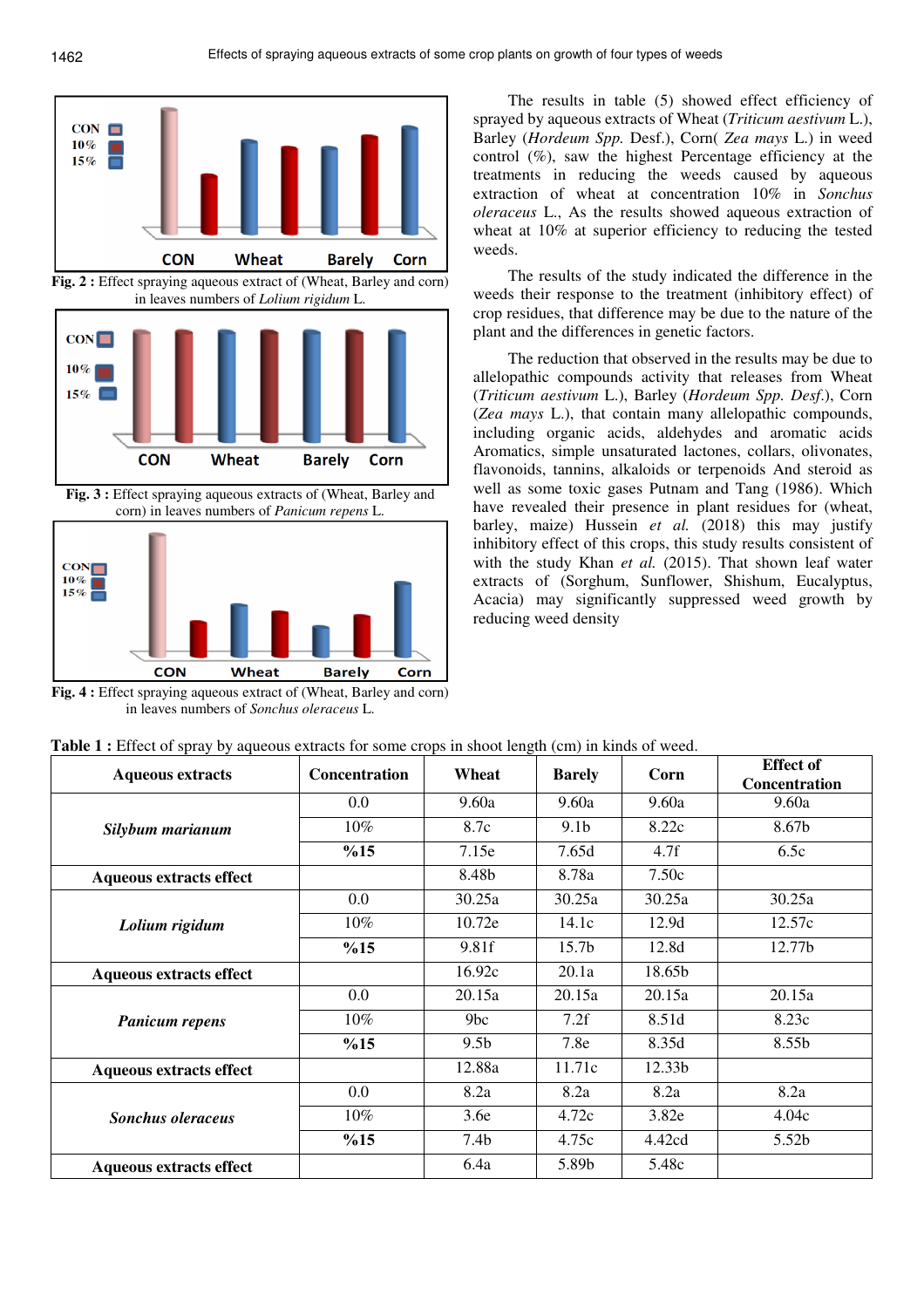| Table 2 : Effect of spraying by aqueous extracts for (Wheat, Barely, Corn) in Root length (cm) in kinds of weed. |                      |                   |                   |                    |                                |  |
|------------------------------------------------------------------------------------------------------------------|----------------------|-------------------|-------------------|--------------------|--------------------------------|--|
| <b>Aqueous extracts</b>                                                                                          | <b>Concentration</b> | Wheat             | <b>Barely</b>     | Corn               | <b>Effect of Concentration</b> |  |
| Silybum marianum                                                                                                 | $0.0\,$              | 7.1a              | 7.1a              | 7.1a               | 7.1a                           |  |
|                                                                                                                  | $10\%$               | 3.91e             | 4.12d             | 2.9f               | 3.64c                          |  |
|                                                                                                                  | %15                  | 4.07d             | 4.65c             | 4.83b              | 4.51b                          |  |
| Aqueous extracts effect                                                                                          |                      | 5.02              | 5.29              | 4.94               |                                |  |
|                                                                                                                  | 0.0                  | 18.4a             | 18.4a             | 18.4a              | 18.4a                          |  |
| Lolium rigidum                                                                                                   | $10\%$               | 15.3 <sub>b</sub> | 11.80d            | 12.87c             | 13.32b                         |  |
|                                                                                                                  | %15                  | 12.76c            | 9.97e             | 12.93c             | 11.88c                         |  |
| Aqueous extracts effect                                                                                          |                      | 15.48             | 13.39             | 14.73              |                                |  |
| Panicum repens                                                                                                   | 0.0                  | 14.0a             | 14.0 a            | 14.0a              | 14.0a                          |  |
|                                                                                                                  | $10\%$               | 5.03 <sub>g</sub> | 8.91e             | 9.9c               | 7.94c                          |  |
|                                                                                                                  | %15                  | 9.14d             | 5.91f             | 10.72 <sub>b</sub> | 8.59b                          |  |
| Aqueous extracts effect                                                                                          |                      | 9.34              | 9.60              | 11.54              |                                |  |
| Sonchus oleraceus                                                                                                | 0.0                  | 3.38a             | 3.38a             | 3.38a              | 3.38a                          |  |
|                                                                                                                  | $10\%$               | 0.55d             | 0.74 <sub>b</sub> | 0.31c              | 0.53 <sub>b</sub>              |  |
|                                                                                                                  | %15                  | 0.70 <sub>b</sub> | 0.30c             | 0.78 <sub>b</sub>  | 0.59 <sub>b</sub>              |  |
| Aqueous extracts effect                                                                                          |                      | 1.54a             | 1.47b             | 1.49b              |                                |  |

Table 3 : Effect of spraying by aqueous extracts for (Wheat, Barely, Corn) in leaf area (cm<sup>2</sup>) in kinds of weed

| <b>Aqueous extracts</b> |         | Wheat<br><b>Concentration</b> | <b>Barely</b>     | Corn              | <b>Effect</b> of   |
|-------------------------|---------|-------------------------------|-------------------|-------------------|--------------------|
|                         |         |                               |                   |                   | Concentration      |
| Silybum marianum        | $0.0\,$ | 11.4a                         | 11.4a             | 11.4a             | 11.4a              |
|                         | $10\%$  | 5.79c                         | 5.56d             | 6.10 <sub>b</sub> | 5.81b              |
|                         | %15     | 2.71 <sub>g</sub>             | 4.07f             | 5.29e             | 4.02c              |
| Aqueous extracts effect |         | 6.630c                        | 7.011b            | 7.590a            |                    |
|                         | $0.0\,$ | 4.07a                         | 4.07a             | 4.07a             | 4.07a              |
| Lolium rigidum          | $10\%$  | 2.54c                         | 1.99d             | 3.58b             | 2.7 <sub>b</sub>   |
|                         | %15     | 0.54 <sub>g</sub>             | 1.08f             | 1.55e             | 1.05c              |
| Aqueous extracts effect |         | 2.383                         | 2.380             | 3.066             |                    |
| Panicum repens          | 0.0     | 8.42a                         | 8.42a             | 8.42a             | 8.42a              |
|                         | $10\%$  | 5.00c                         | 6.29 <sub>b</sub> | 3.51e             | 4.73b              |
|                         | %15     | 5.26c                         | 1.70f             | 4.29d             | 3.75c              |
| Aqueous extracts effect |         | 6.228a                        | 5.471b            | 5.408bc           |                    |
| Sonchus oleraceus       | 0.0     | 3.52a                         | 3.52a             | 3.52a             | 3.52a              |
|                         | $10\%$  | 0.45c                         | 0.32d             | 0.32d             | 0.363 <sub>b</sub> |
|                         | %15     | 0.54 <sub>b</sub>             | 0.25e             | 0.31d             | 0.366 <sub>b</sub> |
| Aqueous extracts effect |         | 1.503a                        | 1.363b            | 1.383c            |                    |

**Table 4 :** Effect of spraying by aqueous extracts for some crops in Dry weight(gm) in kinds of weed

| <b>Aqueous extracts</b> | <b>Concentration</b> | Wheat   | <b>Barely</b> | Corn    | <b>Effect</b> of     |
|-------------------------|----------------------|---------|---------------|---------|----------------------|
|                         |                      |         |               |         | <b>Concentration</b> |
| Silybum marianum        | 0.0                  | 1.0313a | 1.0313a       | 1.0313a | 1.0313               |
|                         | 10%                  | 0.1011  | 0.7056        | 0.6216  | 0.482                |
|                         | %15                  | 0.2437  | 0.7274        | 0.7040  | 0.558                |
| Aqueous extracts effect |                      | 0.458   | 0.282         | 0.785   |                      |
| Lolium rigidum          | $0.0\,$              | 0.3239  | 0.3239        | 0.3239  | 0.3239               |
|                         | $10\%$               | 0.0762  | 0.1278        | 0.2717  | 0.158                |
|                         | %15                  | 0.3039  | 0.1129        | 0.3643  | 0.262                |
| Aqueous extracts effect |                      | 0.5032  | 0.188         | 0.319   |                      |
| Panicum repens          | 0.0                  | 0.199   | 0.199         | 0.199   | 0.199                |
|                         | $10\%$               | 0.087   | 0.103         | 0.199   | 0.129                |
|                         | %15                  | 0.173   | 0.097         | 0.089   | 0.119                |
| Aqueous extracts effect |                      | 0.153   | 0.133         | 0.162   |                      |
| Sonchus oleraceus       | $0.0\,$              | 0.1424  | 0.1424        | 0.1424  | 0.1424               |
|                         | 10%                  | 0.0115  | 0.0131        | 0.0174  | 0.014                |
|                         | %15                  | 0.0340  | 0.0253        | 0.0887  | 0.049                |
| Aqueous extracts effect |                      | 0.062   | 0.060         | 0.088   |                      |